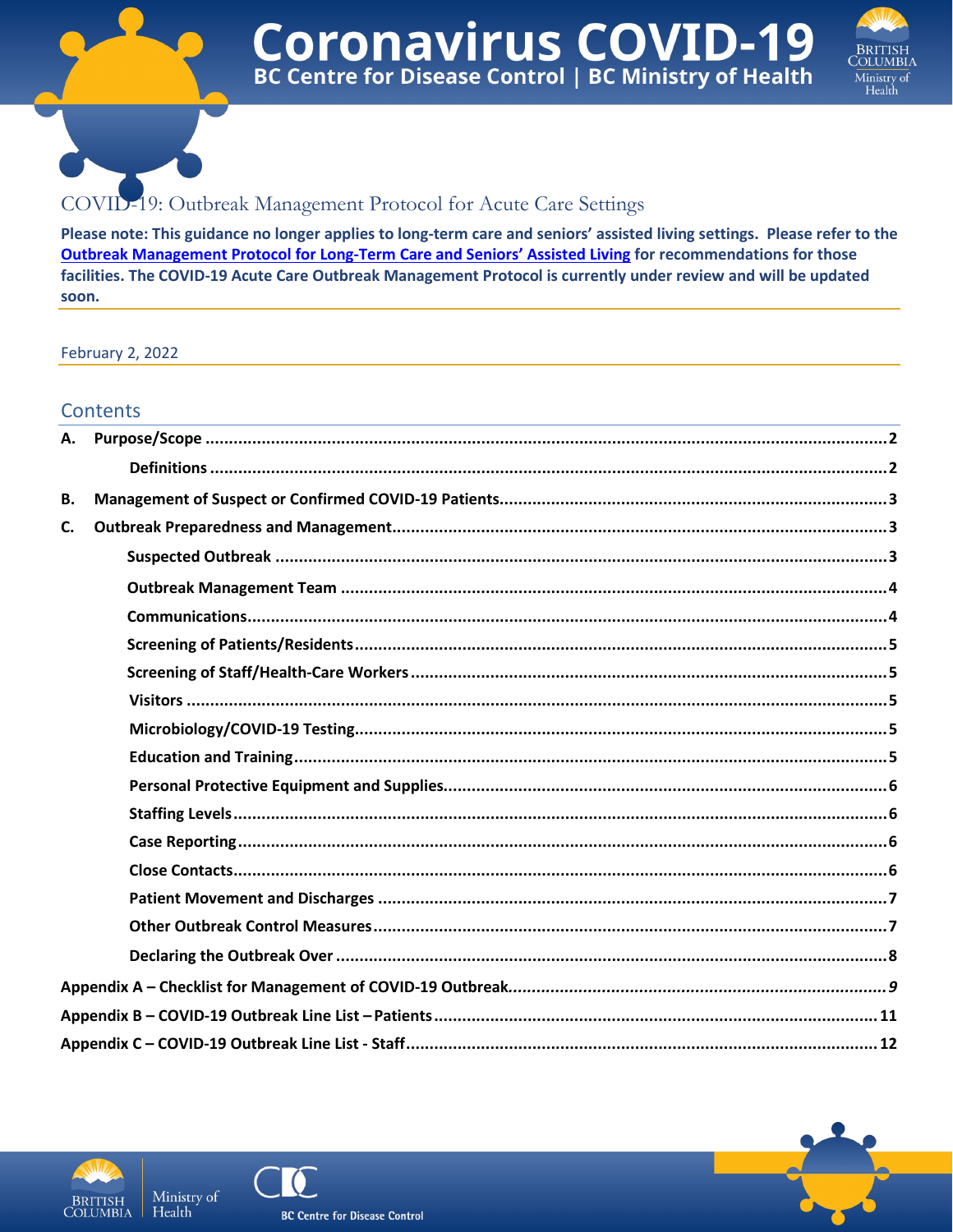## <span id="page-1-0"></span>A. Purpose/Scope

This document provides guidance to prepare for, detect and respond to outbreaks of COVID-19 in acute care and seniors' assisted living (AL) settings.

This guidance is based on the latest available scientific evidence about this emerging disease. Best practices, requirements and guidance may change in the future as new information becomes available.

**Please note, this guidance no longer applies to long-term care and seniors' assisted living settings, please refer to the [Outbreak Management Protocol for Long-Term Care and Seniors' Assisted Living](http://www.bccdc.ca/Health-Professionals-Site/Documents/COVID-19_Provincial_Outbreak_Management_Protocol_LTC.pdf) for recommendations for those facilities. The COVID-19 Acute Care Outbreak Management Protocol is currently under review and will be updated soon.**

## <span id="page-1-1"></span>Definitions

**•** Health-care associated COVID-19<sup>1</sup>:

A health-care associated COVID-19 case is defined as a person diagnosed with COVID-19 based on any of the criteria below and **best clinical judgement**:

o The person was identified as a probable or confirmed COVID-19 case with symptom onset ≤ 14 days after discharge from a facility **AND** there is an established epidemiological link between the person and the facility that the person was previously admitted to.

#### **OR**

 $\circ$  The person developed COVID-19 associated signs and symptoms  $> 14$  days after admission to a facility **AND** the person had no known exposure to COVID-19 outside the facility within 14 days prior to symptom onset.

### **OR**

 $\circ$  Staff whose COVID-19 infection was deemed due to workplace exposure by workplace health and safety (WHS), public health or infection prevention and control (IPC).

### **OR**

o The person developed COVID-19 associated signs and symptoms ≤ 14 days after admission to a facility **AND** there is an established epidemiological link between the person and a probable or confirmed COVID-19 case(s) or environmental source in the facility that the person was admitted to, as determined by public health or IPC.

### • **Outbreak**:

**Final determination and declaration of an outbreak is made by the medical health officer (MHO) or their official designate (for acute care).** An outbreak is generally defined as the occurrence of one or more cases of confirmed COVID-19 that were linked to a care unit or health-care facility over a pre-determined time period.

### **Outbreak criteria for acute care:**

#### <sup>1</sup> **Notes**:

<sup>•</sup> The purpose of this definition is to identify when a COVID-19 case is associated with an acute care facility, including persons who were admitted to or discharged from an acute care facility.

<sup>•</sup> The application of this definition should be done on a case-by-case basis, following a case investigation.

<sup>•</sup> For the definition of a probable or laboratory-confirmed COVID-19 case, as well as associated signs and symptoms of COVID-19, please see BC Centre for Disease Control's case report form for COVID-19: [http://www.bccdc.ca/Documents/COVID-19\\_Case\\_Report\\_Form.pdf](http://www.bccdc.ca/Documents/COVID-19_Case_Report_Form.pdf)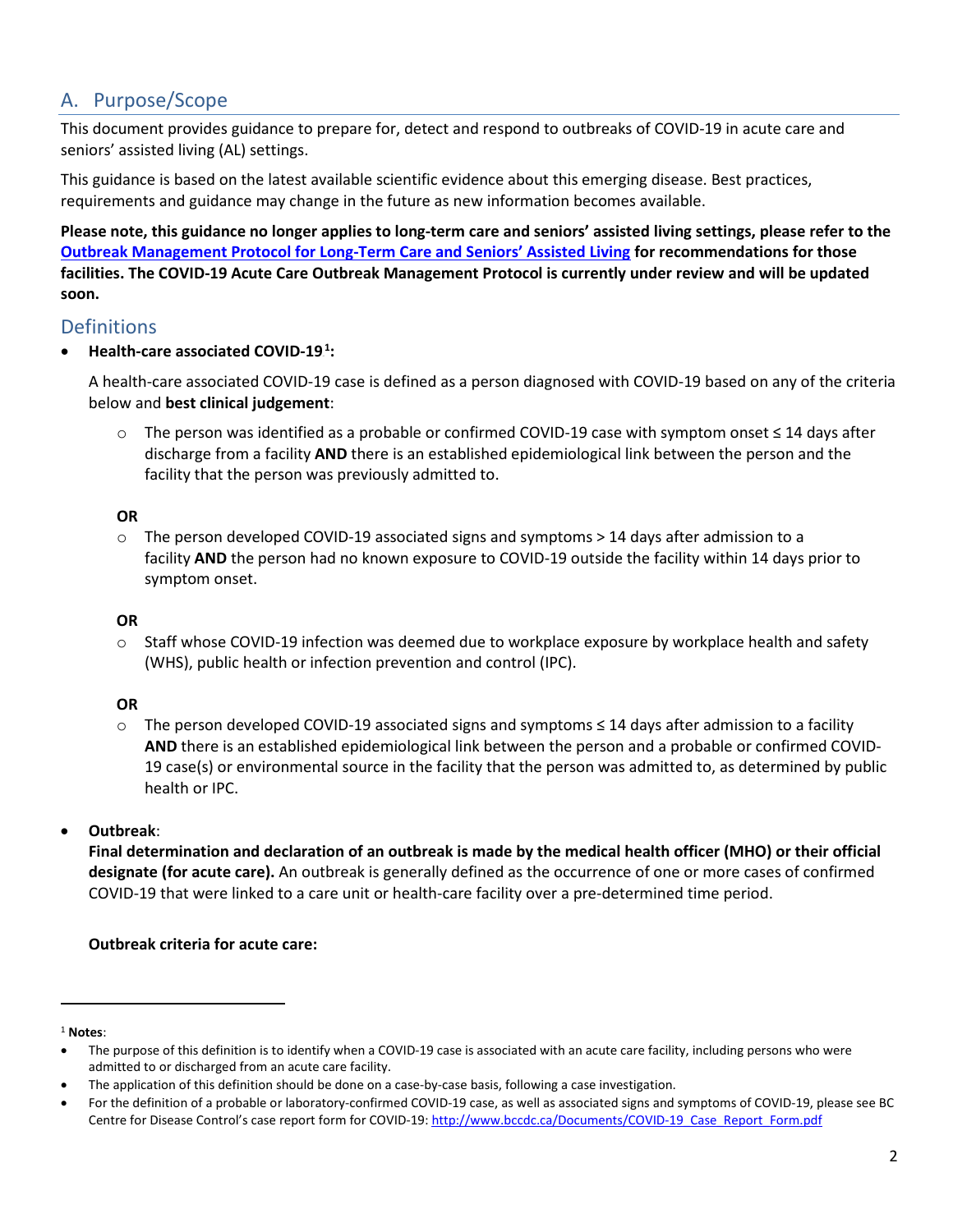At least one staff or patient/resident diagnosed with COVID-19;

AND an investigation indicates transmission most likely occurred in the facility, from another patient/resident, visitor or staff, rather than prior to admission (for patients/residents) or from the community (for staff).

- $\circ$  Patient example 1: Transmission in the facility is suspected when there are two or more epidemiologically linked cases of COVID-19, each occurring more than 48 hours after admission and within two to 14 days of each other, in a geographic area (e.g., unit or floor; this may vary depending on facility layout and movement of staff/patients). One of these cases must be a patient.
- o Patient example 2: If a mother tested positive and a newborn baby tested positive within two hours after birth, the newborn case will be considered a congenital case of COVID-19.
- o Staff example: A staff member has tested positive for COVID-19 after caring for a patient/resident with COVID-19 without appropriate use of personal protective equipment (PPE).

# <span id="page-2-0"></span>B. Management of Suspect or Confirmed COVID-19 Patients

For details on best practice recommendations for managing patients/clients/residents with suspected or confirmed COVID-19, please see the BC Centre for Disease Control's (BCCDC) [clinical care webpage](http://www.bccdc.ca/health-professionals/clinical-resources/covid-19-care/clinical-care)

# Enhanced Surveillance and Infection Prevention and Control Measures

There may be some circumstances with a case(s) of COVID-19 at a unit/health-care facility that do not meet the threshold for an outbreak, but would require enhanced surveillance and implementation of additional measures to prevent transmission.

- o Example 1: When a staff member is positive for COVID-19 and has a known community source
- $\circ$  Example 2: When dealing with exposures without evidence of transmission in the facility.

If deemed to be minimal/no risk of transmission during the public health investigation, and below the threshold to declare an outbreak, the situation may still warrant public health action. The public health action might include enhanced surveillance (such as increased screening) and IPC measures (such as isolation of some patients/residents). A number of IPC measures might be applied and adjusted as necessary, based on discussion between local IPC, the facility and public health.

# <span id="page-2-1"></span>C. Outbreak Preparedness and Management

To prepare for and respond to a potential outbreak of COVID-19, acute care facilities should:

- Ensure facilities/units have a comprehensive outbreak management plan for COVID-19.
- Ensure all health-care workers and staff, including students, contracted staff, and volunteers, are familiar with their responsibilities regarding COVID-19 outbreak prevention, detection and management in the facility.
	- Provincial guidance on IPC best practices is available here: [http://www.bccdc.ca/health](http://www.bccdc.ca/health-professionals/clinical-resources/covid-19-care/infection-control)[professionals/clinical-resources/covid-19-care/infection-control](http://www.bccdc.ca/health-professionals/clinical-resources/covid-19-care/infection-control)
- Ensure outbreak tools and resources are accessible to staff. This includes outbreak kits and/or appropriate specimen containers and labels, signage, and PPE.
- Maintain an updated membership list of the facility outbreak management team (OMT) that includes contact information for unit/facility leadership, local IPC and the most responsible MHO or their designate (e.g., public health nurse, residential care licensing officer) at your local health authority.
- Ensure roles and responsibilities of the OMT membership are clearly defined and understood by all.
- Conduct a tabletop exercise to discuss outbreak roles and responsibilities and prepare units/facilities for their first COVID-19 case.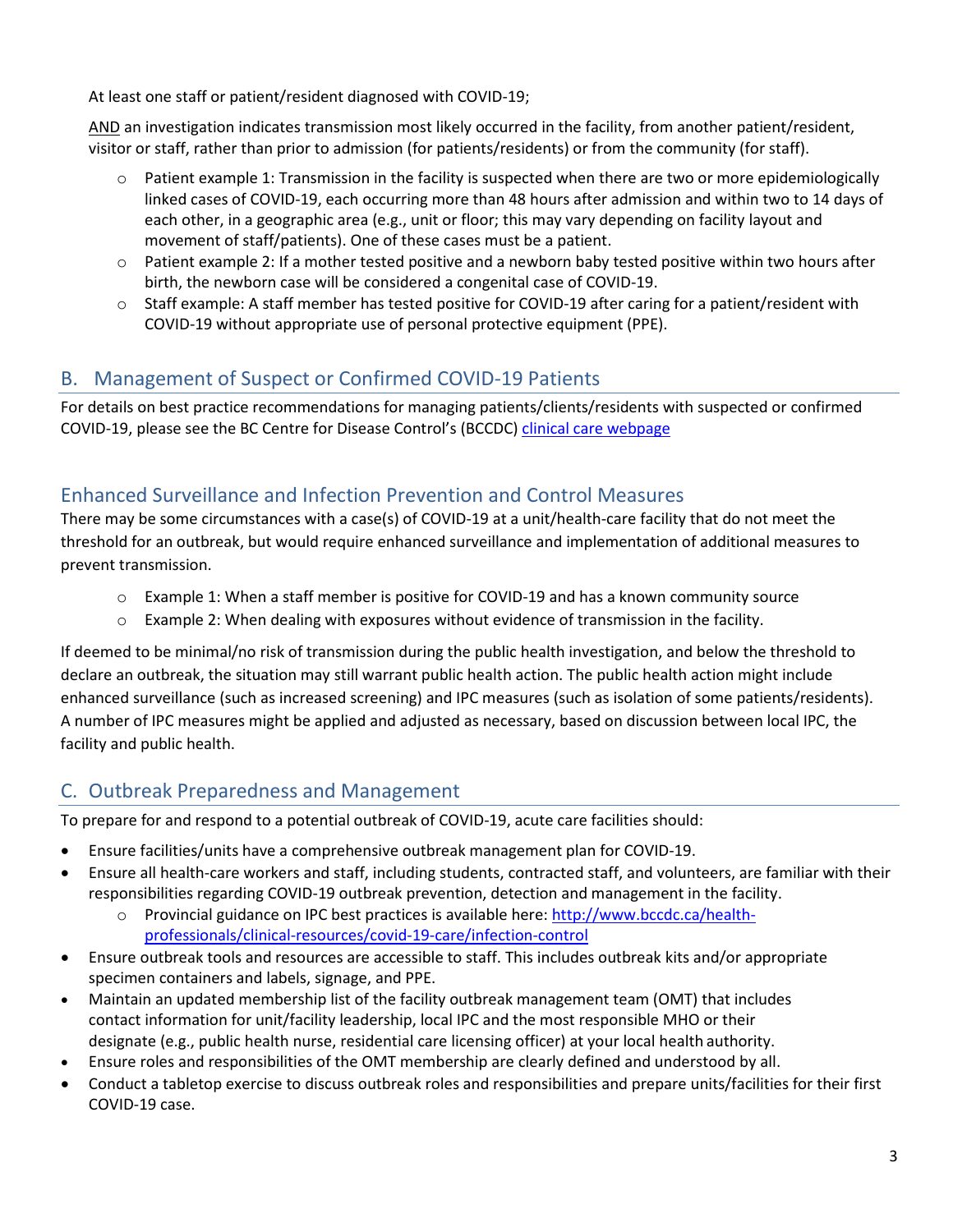• Designate a facility outbreak lead (e.g., facility manager or coordinator) who will provide daily information updates to the OMT and oversee the implementation of control measures.

## <span id="page-3-0"></span>Suspected Outbreak

Early detection of COVID-19 signs and symptoms, as well as laboratory testing of admitted patients/residents with signs and symptoms of COVID-19, will facilitate the rapid implementation of effective control measures to limit the size and length of an outbreak.

- 1. Use COVID-19 outbreak surveillance forms for ongoing monitoring of COVID-19 data, including test results for all staff and admitted patients/clients/residents.
	- $\circ$  Se[e appendix B](#page-12-0) and [appendix C](#page-13-0) of this document for templates that can be used for this purpose.
	- o See BCCDC's [COVID-19 symptoms](http://www.bccdc.ca/health-info/diseases-conditions/covid-19/about-covid-19/symptoms) webpage for an up-to-date list of COVID-19 symptoms.
- 2. In the event of a suspected outbreak,
	- Immediately notify IPC and/or the MHO or their designate as per arrangements at your local health authority.
	- Initiate droplet and contact precautions for admitted patients/residents with suspected COVID-19 and post signage outside patient/resident room.
	- On the outbreak unit, set-up PPE carts and garbage disposal outside each patient/resident room.
	- Isolate patients/residents with suspected COVID-19 in a single room, where possible.
		- o Place admitted patients/residents with suspected or confirmed COVID-19 in single rooms, where possible.
		- o Where this is not possible, cohort patients/residents with confirmed COVID-19.
		- o Decisions regarding cohorting should be made in consultation with the facility director/administrator, IPC, MHO or designate, and the client care leader.
		- $\circ$  Maintain a physical separation of two metres between the beds of patients/residents with suspected or confirmed COVID-19 and other roommates. Close the privacy curtains.
	- Follow the latest [BCCDC public health laboratory's COVID-19 guidance](http://www.bccdc.ca/health-professionals/clinical-resources/covid-19-care/lab-testing) for specimen collection, including guidance for the number of samples that must be collected from patients/residents with signs and symptoms of COVID-19 in order to confirm an outbreak.
		- o Collect specimens for lab testing as soon as possible.

### <span id="page-3-1"></span>Outbreak Management Team

- Mobilize an on-site multidisciplinary OMT to coordinate the facility's response once an outbreak has been declared. Ensure roles and responsibilities are clearly outlined.
- Duties of the OMT include:
	- o Daily outbreak management meetings to discuss operations and issues arising at the facility.
	- o Daily review of line lists for patients/residents and staff with COVID-19 signs and symptoms, as well as testing results to determine the status of existing cases and any new cases associated with the outbreak.
	- $\circ$  Identification of the first case and source of any ongoing transmission, if possible.
	- o Review of implemented outbreak control measures against the level of transmission to determine required mitigation actions.
	- o Review of audit results, including hand hygiene assessments, environmental cleaning assessments, PPE assessments, and other COVID-19 specific assessments, available for the unit.
	- $\circ$  Daily review of communication requirements related to the outbreak, including messaging for patients/residents, families, staff and the general public.
	- o Verifying after-hours and weekend requirements (e.g., staff coverage).

OMT membership should include, but is not limited to, the following: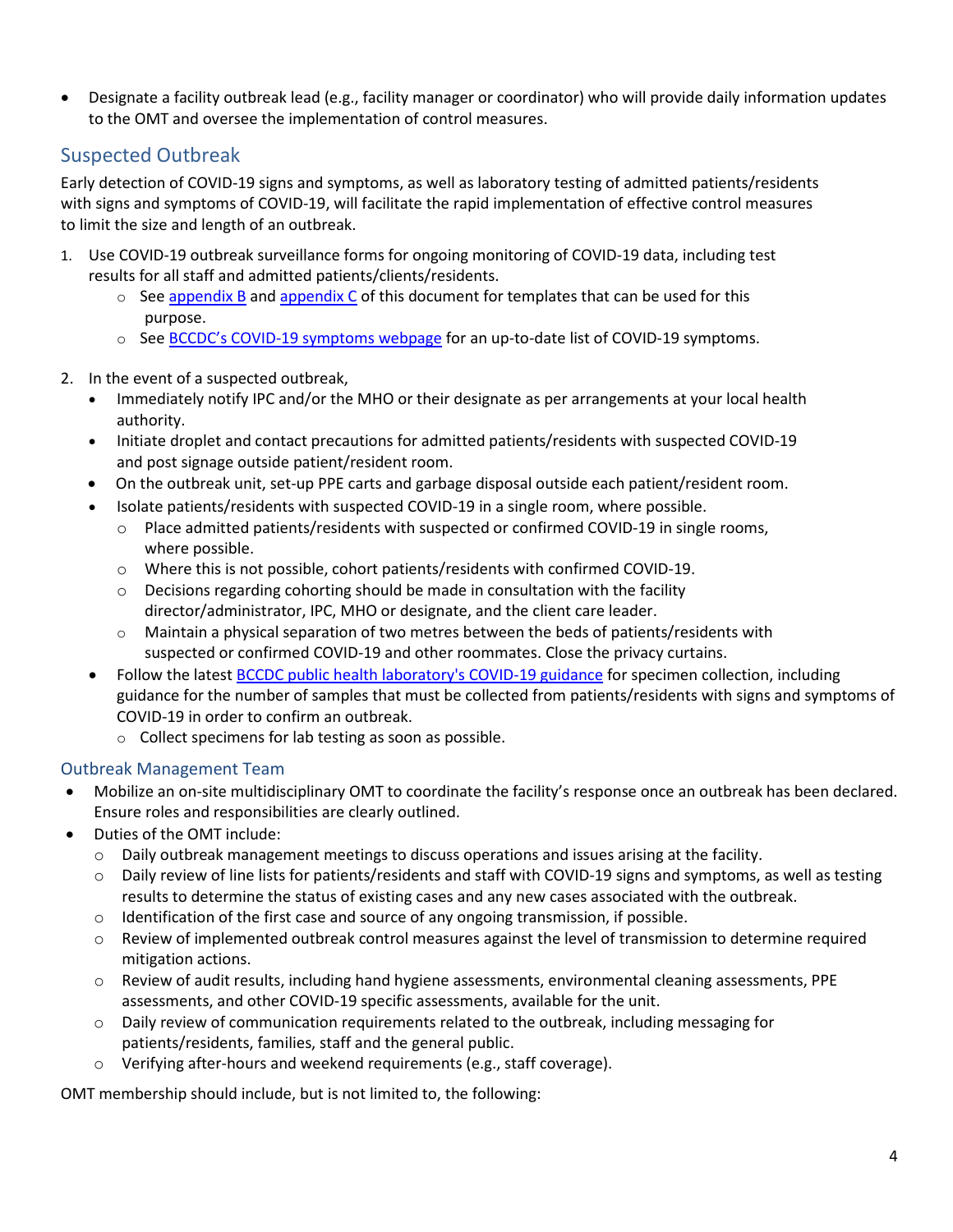- $\circ$  Director of clinical operations. This person can be designated as the outbreak lead and will work closely with the MHO and the IPC physician lead.
- o MHO or public health designate.
- o IPC practitioner(s).
- o IPC physicians/medical microbiologists.
- o Public health/IPC surveillance.
- o Unit/facility medical Lead (e.g., physician director or division head/lead for the unit in acute care sites).
- o Patient/resident care coordinator/manager, as appropriate.
- o Housekeeping/environmental services manager.
- o Administrative support for keeping track of action items.
- o Supply chain representative, as appropriate.
- o Staffing representative.
- o Workplace health and safety representative, as appropriate.
- o Facilities maintenance and operations, as appropriate.
- o Communications, as appropriate.
- o Risk management/client relations, as appropriate.

### <span id="page-4-0"></span>Communications

- Provide site communication and key messages to all staff (including medical staff, students, contracted staff, and volunteers), patients/residents and families by facility leadership, in collaboration with IPC, medical microbiology, and/or the MHO, as applicable. For example, establish a physical or virtual staff communication board with key messages and regular updates.
- Provide daily outbreak email communication to a site-specific distribution list with relevant details on the status of the outbreak.
- Provide daily outbreak management (situation report) to the regional health authority program lead.
- Notify all non-facility staff, professionals and service providers about the control measures that may affect their provision of services. Assess whether these individuals need to enter the facility or unit during the outbreak.

## <span id="page-4-1"></span>Screening of Patients/Residents

- Screen patients and residents in outbreak units/facilities for signs and symptoms of COVID-19 at least twice daily.
	- o Refer to the **BCCDC's [viral testing](http://www.bccdc.ca/health-professionals/clinical-resources/covid-19-care/covid-19-testing/viral-testing) webpage for COVID-19 testing guidelines.** 
		- o Use a low threshold for collecting COVID-19 specimens.

## <span id="page-4-2"></span>Screening of Staff/Health-Care Workers

- Establish staff and health-care worker screening stations prior to entry to the facility.
	- o Ensure unidirectional movement and flow at staff and health-care worker screening stations, as much as possible.
- All staff and HCWs must be screened for COVID-19 signs and symptoms prior to every shift.
- Communicate expectations for staff and HCW screening, including details of operational processes, to those individuals.
- Document screening findings for the duration of the outbreak so they are available for contact tracing, quality improvement and other purposes.
- Staff and HCWs who exhibit signs and symptoms of COVID-19 during screening should not be allowed entry. They should seek medical attention and get tested for COVID-19 in accordance with provincial testing guidelines.
- Maintain confidentiality of staff and HCW screening results and COVID-19 status. Public health will contact individuals who test positive for COVID-19 and provide guidance on next steps:
	- $\circ$  Staff and HCWS may choose to divulge their COVID-19 test results to their employer if they wish.
	- o While maintaining staff and HCW confidentiality, public health, in conjunction with workplace health, will report positive staff/HCW COVID-19 cases to the OMT.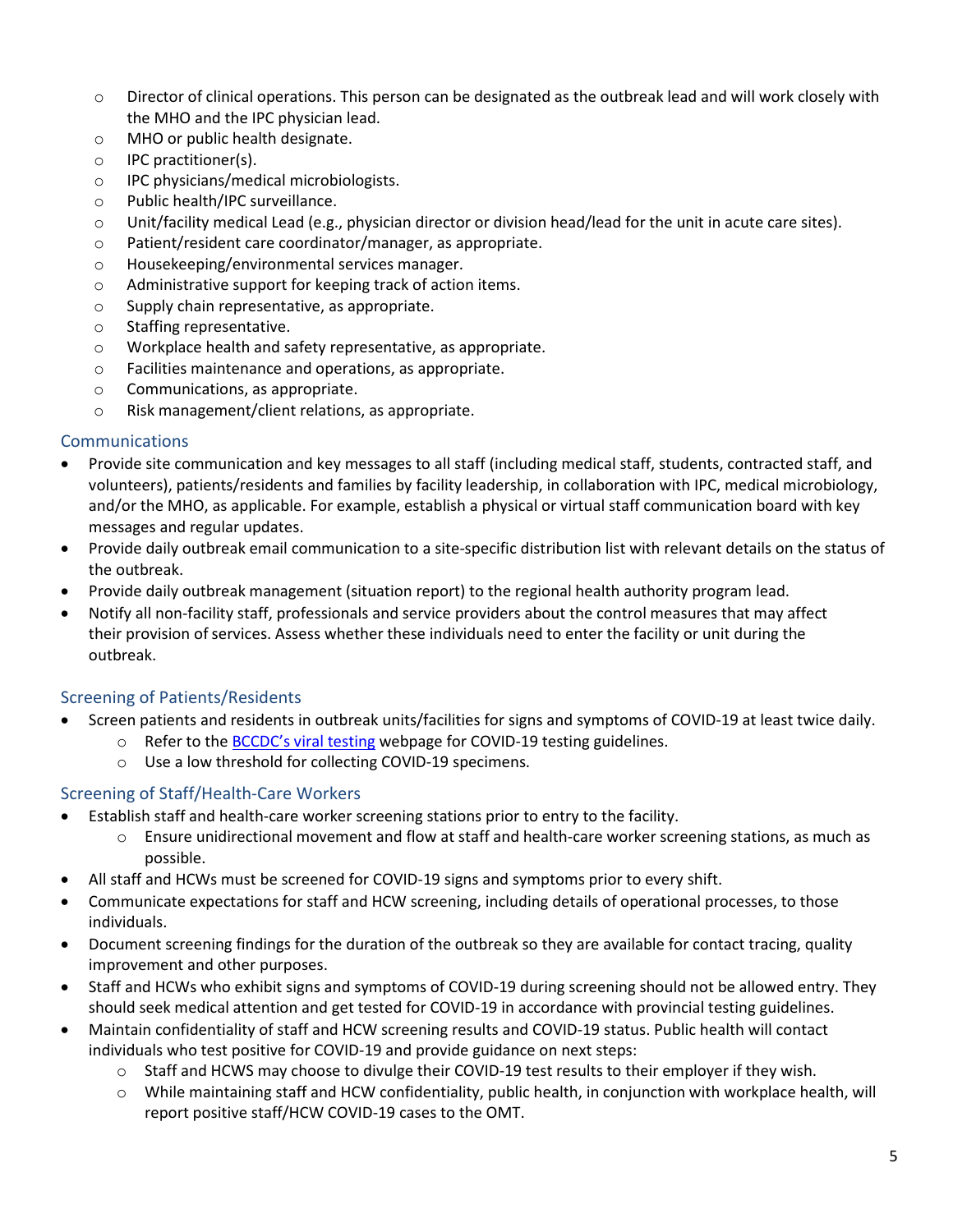## <span id="page-5-0"></span>Microbiology/COVID-19 Testing

- Ensure the outbreak unit/facility has direct communications with the COVID-19 testing laboratory, as well as reporting to the OMT.
- Train unit/facility staff on COVID-19 specimen collection, packaging and transport (e.g., transport of dangerous goods) of clinical specimens.
	- $\circ$  Refer to the BCCDC's [viral testing](http://www.bccdc.ca/health-professionals/clinical-resources/covid-19-care/covid-19-testing/viral-testing) webpage for information on specimen collection.
- Consult with medical microbiology if alternative testing strategies are requested.
- Ensure COVID-19 specimen information and COVID-19 testing results are communicated to the OMT every day for tracking.
- At any point during an outbreak or in consideration of local community prevalence, asymptomatic testing may be conducted at the discretion of the MHO or designate.
	- $\circ$  The choice of test and frequency of testing will be determined by the MHO or designate, considering available resources, the level of community transmission, vaccination rates and outbreak status. Point of care rapid tests should be considered based on availability of kits, feasibility for implementation and current provincial guidance regarding their use.
	- $\circ$  The MHO or designate may request testing of all asymptomatic close contacts of the confirmed cases, including potentially exposed staff.
	- o During an outbreak with one or more patient/resident cases, or with high-risk exposures due to staff cases, testing of all residents/staff in potentially affected areas of the facility for COVID-19 may be done under the guidance of the MHO.
	- $\circ$  Repeat surveillance tests of patient/resident and staff cohorts may be conducted under the guidance of the MHO.
- Repeat testing of laboratory-confirmed cases upon recovery is generally not necessary but may be requested by the MHO or designate in certain circumstances (e.g., patients/residents who had severe illness requiring hospitalization, or who are immune suppressed).

## <span id="page-5-1"></span>Education and Training

- Ensure education resources are readily available for staff and HCWs.
- Prior to an outbreak, ensure all HCWs and staff have had appropriate training on the signs and symptoms of COVID-19, proper hand hygiene, cleaning and disinfection and the correct donning and doffing of PPE.
- During an outbreak, ensure all HCWs and staff on the outbreak unit/facility have **ongoing, repeated** training to reinforce the importance of monitoring for signs and symptoms of COVID-19, appropriate hand hygiene, cleaning and disinfection, and the correct donning [and doffing of PPE,](http://www.bccdc.ca/health-professionals/clinical-resources/covid-19-care/infection-control/personal-protective-equipment) for the duration of the outbreak.

## <span id="page-5-2"></span>Personal Protective Equipment and Supplies

- Ensure inventories of high-use PPE items (e.g., medical masks, eye protection, gloves, gowns), alcohol-based hand rubs and high-use cleaning and disinfection products (e.g., wipes) are tracked and monitored.
- Ensure units/facilities are provided clear guidance on how and where to order PPE and other supplies.
- Ensure the facility has multiple days of PPE on hand.
- Ensure there is a clear plan and communication strategy for PPE supply and steps for remediation in the event of a critical shortage.
- For units and facilities on outbreak, ensure all staff and HCWs wear scrubs/uniforms and not street clothes within the unit/facility.
	- o Work uniforms should be changed when leaving the facility.
	- o Launder uniforms before reuse.
- Establish space for staff to change clothing/uniforms, and dedicate space for staff personal belongings, if this does not already exist.
- Request staff training and fit testing for N95 respirators if providing care for patients/residents that require aerosol-generated medical procedures (AGMP), if supply allows.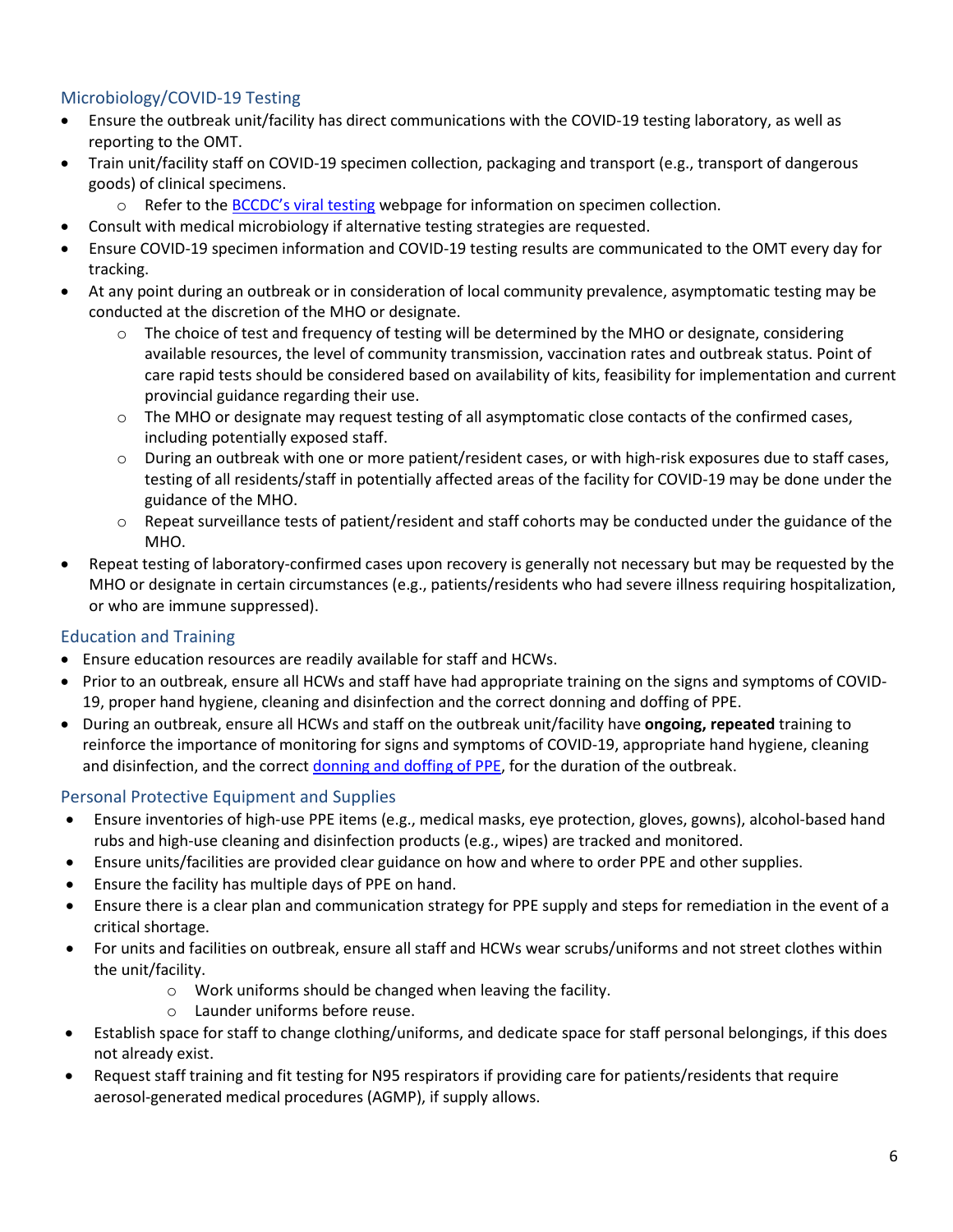## <span id="page-6-0"></span>Staffing Levels

- Wherever possible, ensure appropriate additional staffing (above baseline levels) is available to support the outbreak response and the continuation of services during the outbreak. This includes clinical staff, HCWs, clinical leaders and housekeeping/environmental services staff.
- Staff levels should be tracked daily, forecasted and reported to the OMT and health authority.

## <span id="page-6-1"></span>Case Reporting

- Patients/residents and staff with signs and symptoms of COVID-19 should be included in the outbreak line list and reported to the local IPC and/or MHO or designate, as applicable.
- Discharged contacts or cases in the local health authority, or cases potentially linked to an outbreak in another health authority should also be investigated and reported, in collaboration with local public health, and included in the outbreak line list.
- Follow regional health authority processes for regional and provincial reporting of patients/residents with confirmed COVID-19.
- Public health, in consultation with IPC and the most responsible physician, will determine the recovery status of patients/residents.
- Public health, in consultation with workplace health, will determine the recovery status of staff and HCWs.

## <span id="page-6-2"></span>Close Contacts

- Clarify the respective roles of IPC and the Provincial Workplace Health Call Centre (WHCC), including all data elements that need to be collected from HCWs, prior to the onset of an outbreak.
- Ensure contact tracing is conducted for patients/residents and staff members potentially exposed to another patient/resident or staff member diagnosed with COVID-19.
- Patients/residents who are deemed to be close contacts of a confirmed case by public health should be placed on droplet and contact precautions for 14 days from last exposure.

## <span id="page-6-3"></span>Patient Movement and Discharges

- Unit or facility closures to new admissions, re-admissions, or transfers may be required and should be decided in consultation with local IPC and/or the MHO or designate, as applicable.
- Consult with local IPC and/or MHO or designate at the facility regarding considerations for the safe movement and transfer of roommates of patients with suspected or confirmed COVID-19.
- Notify public health of any patients/residents discharged from the outbreak unit/facility within 48 hours preceding the onset of COVID-19 signs and symptoms among identified case(s) at the unit/facility.
	- Public health will contact the discharged patients/residents to support self-isolation, monitoring for signs and symptoms, and COVID-19 testing as applicable.
	- $\circ$  The unit/facility will inform discharged patients/residents to self-isolate for 14 days from date of discharge.
- For transfers to other units/facilities, it is the responsibility of the outbreak unit/facility to notify the receiving unit/facility to ensure that care can be provided safely:
	- o Establish a process for rapid notification of such cases post-transfer, as it may impact the outbreak management strategies and declaring the outbreak over.
- If a patient/resident is transferred or discharged from an outbreak unit/facility and then re-admitted or transferred to another unit/facility, that individual must be placed on droplet and contact precautions for the remainder of the 14 days from discharge.
	- $\circ$  The re-admitted patient/resident may be transferred back to the outbreak unit/facility with approval of the MHO, in consultation with IPC physician/medical microbiologist, as applicable.
	- $\circ$  If a resident is transferred from LTC/AL to an acute care facility for treatment of COVID-19 or its complications, that resident may return to their home facility/residence when they are medically stable, after consultation with local IPC and/or MHO or designate.
	- o Immediately notify the transferring facility and the local MHO if a client develops COVID-19 signs and symptoms within 14 days of being transferred from another facility.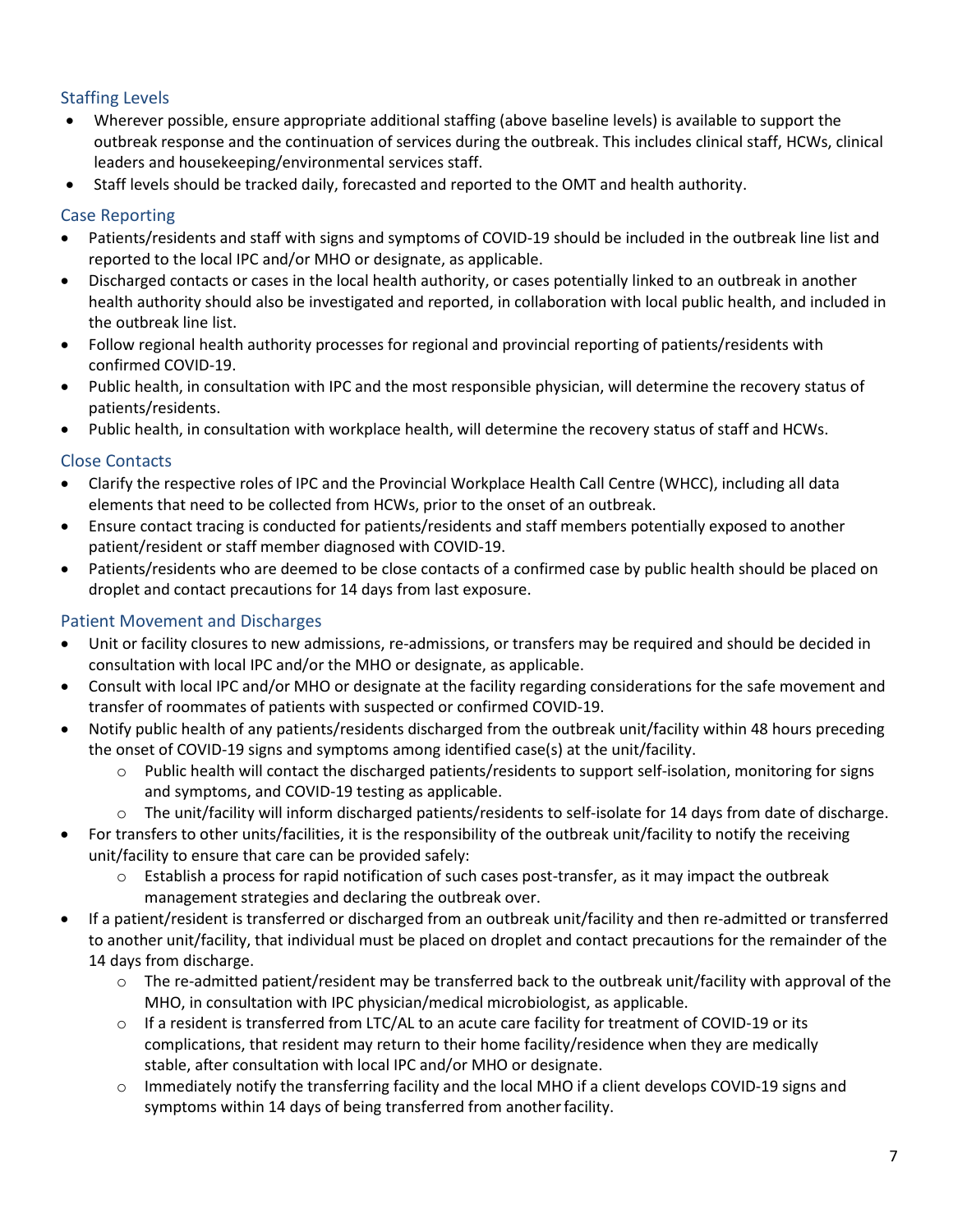## <span id="page-7-0"></span>Other Outbreak Control Measures

Depending on the layout of the facility, the location of cases and the degree of unavoidable movement of health-care workers between units, outbreak measures may be applied to specific units, or to the entire facility, at the discretion of the local MHO or designate.

- Post [outbreak notification signage](http://www.bccdc.ca/Health-Professionals-Site/Documents/COVID19_OutbreakInFacility_poster.pdf) at all facility entrances and at all entrances to floors/units/wards advising about the outbreak.
- Where possible, establish one entry and exit for staff, in consultation with local IPC, MHO or designate.
- Suspend all group activities, including group meals, during the outbreak and limit access to common unit areas to HCWs and staff only.
- Non-urgent appointments may be cancelled or postponed for patients/residents until the outbreak is declared over.
- Develop a process to manage personal belongings if patients/residents with confirmed COVID-19 have passed away (e.g., plastic storage totes).

### Environmental Cleaning and Laundry

- Notify environmental services of the outbreak status and the need for enhanced outbreak environmental cleaning and disinfection measures.
- Ensure enhanced environmental cleaning and disinfection takes place during an outbreak using dedicated environmental services staff for the outbreak unit. This may require more staff or extra shifts to ensure housekeeping staff are on site to respond when required.
- Ensure frequent cleaning and disinfection of high touch surfaces and items (e.g., handrails, elevator buttons, phones, door handles), server and dining room areas, and the safe handling of waste (e.g., tissues) throughout the facility during the outbreak.
- Ensure hand sanitizer with a minimum of 70% alcohol content is readily available in each patient/client room and in all common areas.
- Handle soiled laundry from patients/residents with COVID-19 using routine laundering practices.
- De-clutter the outbreak unit/facility to ensure all surfaces (e.g., floors, bathrooms) can be appropriately cleaned and disinfected.
- Ensure PPE supplies are re-stocked regularly. Increase the frequency of re-stocking during an outbreak.
- For more information, see the provincial guidance fo[r environmental service providers in health-care settings.](http://www.bccdc.ca/Health-Info-Site/Documents/Environmental_Service_Providers_Health_Care.pdf)

### Food Services

- Notify food services of the outbreak status so that outbreak protocols are initiated.
	- o Food services staff should not enter dedicated COVID-19 cohort units or rooms where patients/residents with suspected or confirmed COVID-19 have been admitted.
- No staff/health-care worker food sharing is permitted in units/facilities during an outbreak.
- For more information, see the provincial guidance fo[r food service providers in health-](http://www.bccdc.ca/Health-Professionals-Site/Documents/Food_Service_Providers_Health_Care.pdf) care settings.

### Health-Care Workers and Staff

- In the event of an outbreak, restrict all non-essential workers, such as volunteers, from the outbreak unit/facility. Students may be restricted to reduce crowding and risk of transmission.
- Record all symptomatic HCWs and staff on a line list (see [appendix C](#page-13-0) for a line list document template)
- Cohort HCWs and staff as much as possible, with dedicated HCWs and staff for patients/residents with suspected or confirmed COVID-19 and for those who are well.
	- $\circ$  If dedicated staff for patients/residents with suspected or confirmed COVID-19 are not available, HCWs and staff should first work with the well and then move on to care for patients/residents with suspected or confirmed COVID-19, avoiding movement between floors/units wherever possible.
- Ensure staff work exclusively in outbreak or non-outbreak areas, not in both.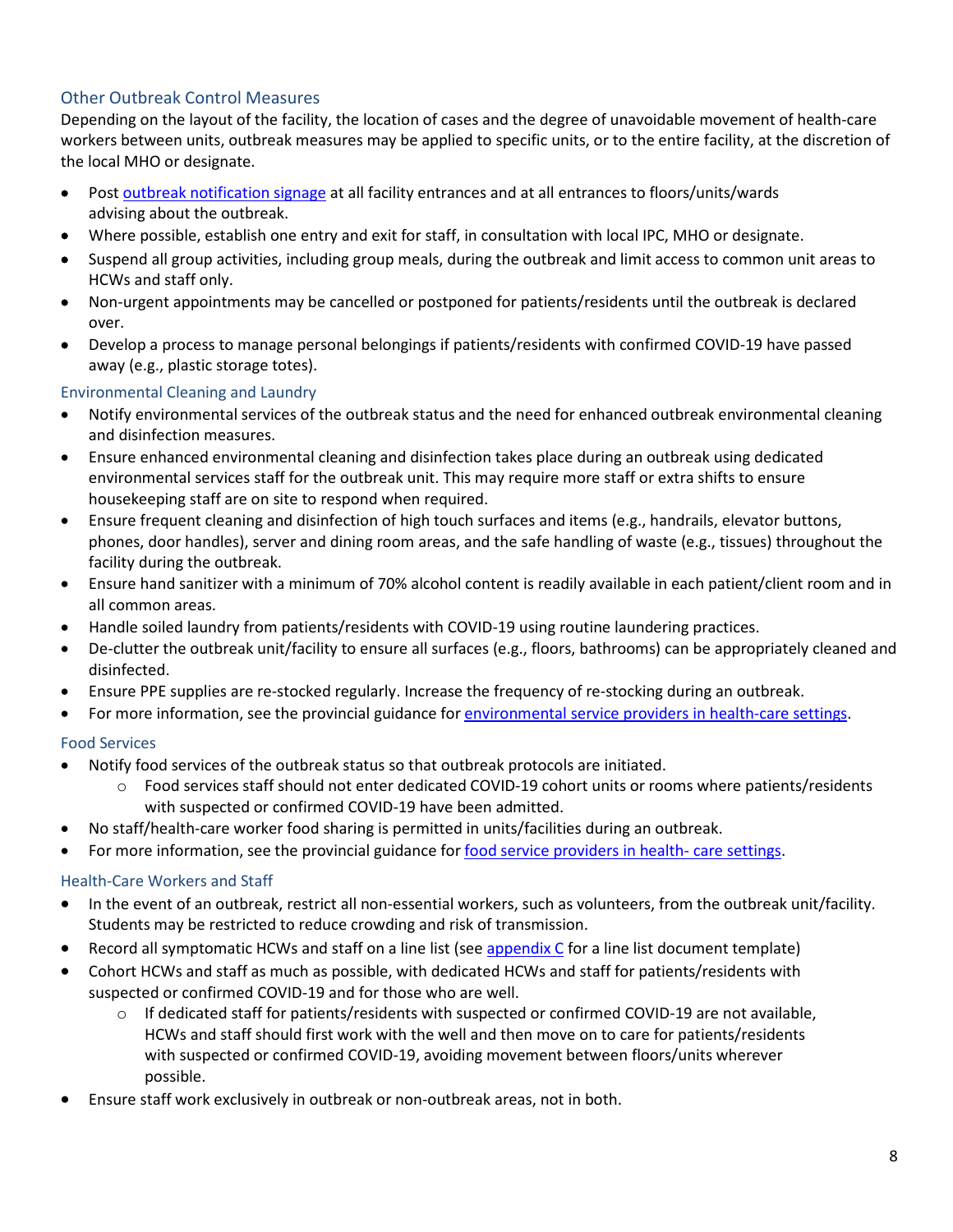• Assess staff risk of exposure and provide direction for testing and/or 14-day isolation and return to work. For provincially standardized exposure criteria to assess risk for HCWs exposed to COVID-19 patients while at work, see BCCDC's [exposure and return to work for HCW webpage](http://www.bccdc.ca/health-professionals/clinical-resources/covid-19-care/testing-and-case-management-for-healthcare-workers)*.*

#### Visitors

- In the event of an outbreak, continue with visitor restrictions to the unit/facility to designated essential visitors only, as defined by the provincial [overview of visitors in long-term care and seniors' assisted living](http://www.bccdc.ca/Health-Info-Site/Documents/Visitors_Long-Term_Care_Seniors_Assisted_Living.pdf) and [overview of visitors in acute care,](http://www.bccdc.ca/Health-Info-Site/Documents/COVID19-NoVisitorsPoster.pdf) under guidance and direction from the local IPC and/or MHO or designate.
	- o Social visits will cease immediately if an outbreak is declared and the facility goes into active outbreak management. They will resume when the outbreak is declared over, and lessons learned have been applied to ensure ongoing safe practice.
	- o For more information on essential visits, please see the [essential visitors only](http://www.bccdc.ca/Health-Info-Site/Documents/COVID19-NoVisitorsPoster.pdf) signage.
- Develop a plan for and provide education to essential visitors about the importance of diligent hand hygiene, respiratory etiquette, appropriate use of PPE and donning/doffing during their visit.

#### IPC Practice Assessments

• The outbreak unit/facility must ensure that hand hygiene assessments, environmental cleaning assessments, assessments of appropriate PPE use, and other COVID-19 specific assessments are conducted daily and reported to the OMT.

## <span id="page-8-0"></span>Declaring the Outbreak Over

#### **An outbreak will be declared over by the local MHO, in consultation with IPC, as appropriate.**

An outbreak is considered over two full incubation periods after the last date of exposure, without any new cases, or at the discretion of the local IPC and/or MHO or designate. Multiple factors will be considered in determining when an outbreak is considered over, and the time-period adjusted accordingly. As a general guide:

- For COVID-19, two incubation periods equate to 28 days after the last date of exposure to an infectious case at the facility.
- The length of time to conclude an outbreak may be reduced or extended at the direction of the MHO or designate.
- Once the outbreak is declared over:
	- $\circ$  Provide notification of the end of the outbreak to all parties who were notified of the start of the outbreak.
	- o Remove any signage related specifically to the outbreak.
	- $\circ$  Re-stock any supplies depleted during the outbreak (e.g., replacement viral specimen kits).
	- o Perform a terminal clean for the unit.
	- $\circ$  Debrief with unit/facility leadership and staff to evaluate the management of the outbreak and implement all corrective actions, as required.
	- o Remain alert for possible new cases in HCWs, staff and patients/residents.
	- o Restore patient/resident flow patterns for discharge and transfer.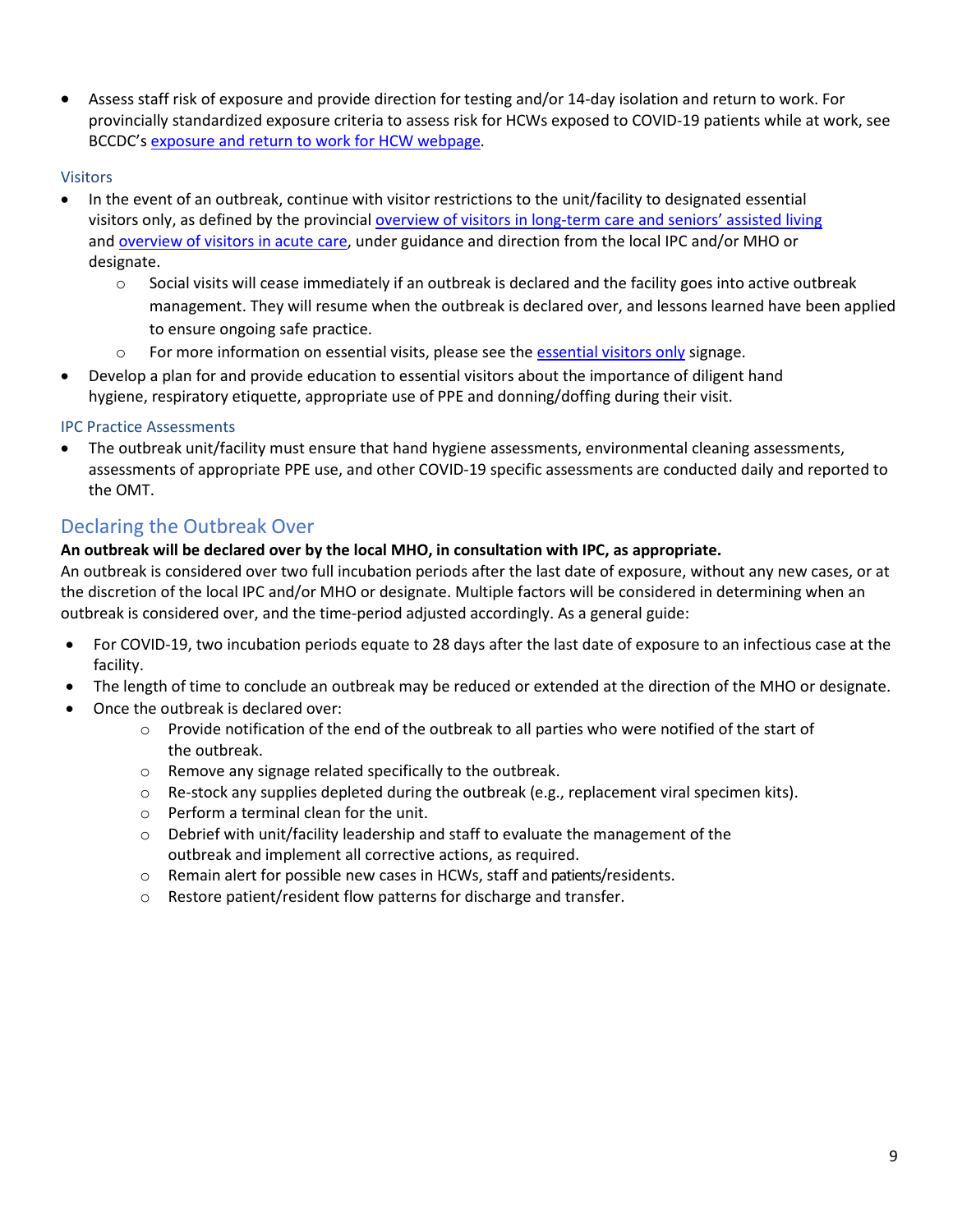## <span id="page-9-0"></span>**Checklist for Outbreak Management of COVID-19 in Acute Care Settings Outbreak preparedness – prior to an outbreak, all facilities should:**  $\Box$  Ensure all health-care workers (HCWs) and staff (including students, contracted staff, and volunteers) are familiar with the responsibilities regarding outbreak prevention, detection, and management in their facility.  $\Box$  Ensure outbreak tools and resources are accessible to all related staff, including outbreak kits and/or appropriate specimen containers and labels, signage and supply of appropriate PPE.  $\Box$  Maintain an up-to-date member list of the facility outbreak management team (OMT) including local infection prevention and control (IPC) and/or the local medical health officer (MHO) or designate (e.g., public health nurse, residential care licensing officer) at local health authority and their contact information.  $\Box$  Ensure roles and responsibilities of OMT membership are clearly outlined.  $\Box$  Designate a facility outbreak lead (e.g., facility manager, coordinator or other) who will be able to provide up-to-date information to the OMT daily and oversee the implementation of control measures. **Suspected COVID-19 Outbreak**  $\Box$  Use COVID-19 outbreak surveillance forms to maintain ongoing surveillance for COVID-19 signs and symptoms in staff and patients/residents.  $\Box$  Immediately notify local IPC and/or the local MHO or designate (i.e., public health nurse, residential care licensing officer) at your health authority.  $\Box$  Initiate droplet and contact precautions for symptomatic patients/residents and isolate in a single room or cohort, where possible.  $\Box$  Collect viral specimens (nasopharyngeal or nasal swab) for laboratory testing as soon as possible. **Declared COVID-19 Outbreak – Control Measures**   $\Box$  Mobilize an on-site multidisciplinary OMT with roles and responsibilities clearly outlined.  $\Box$  Initiate meeting with OMT and schedule daily outbreak management meetings to discuss immediate requirements, operations and issues arising at the facility.  $\Box$  Conduct daily review of line lists for patients/residents and staff with COVID-19 signs and symptoms, as well as testing results to determine status of existing cases and any new cases associated with the outbreak.  $\Box$  Identify the index case and source of any ongoing transmission, if possible.  $\Box$  Review implemented outbreak control measures against the level of transmission to determine required mitigation actions.  $\Box$  Review audit results, including hand hygiene assessments, environmental cleaning assessments, PPE assessments, and other COVID-19 specific assessments, available for the unit.  $\Box$  Perform daily review of communication requirements related to the outbreak, including messaging for patients/residents, families, staff and the general public.  $\Box$  Verify after-hours and weekend requirements (e.g., staff coverage).  $\Box$  Initiate site communication and key messages to all staff and service providers, patients/residents and families to notify of the outbreak and control measures that may affect provision of services.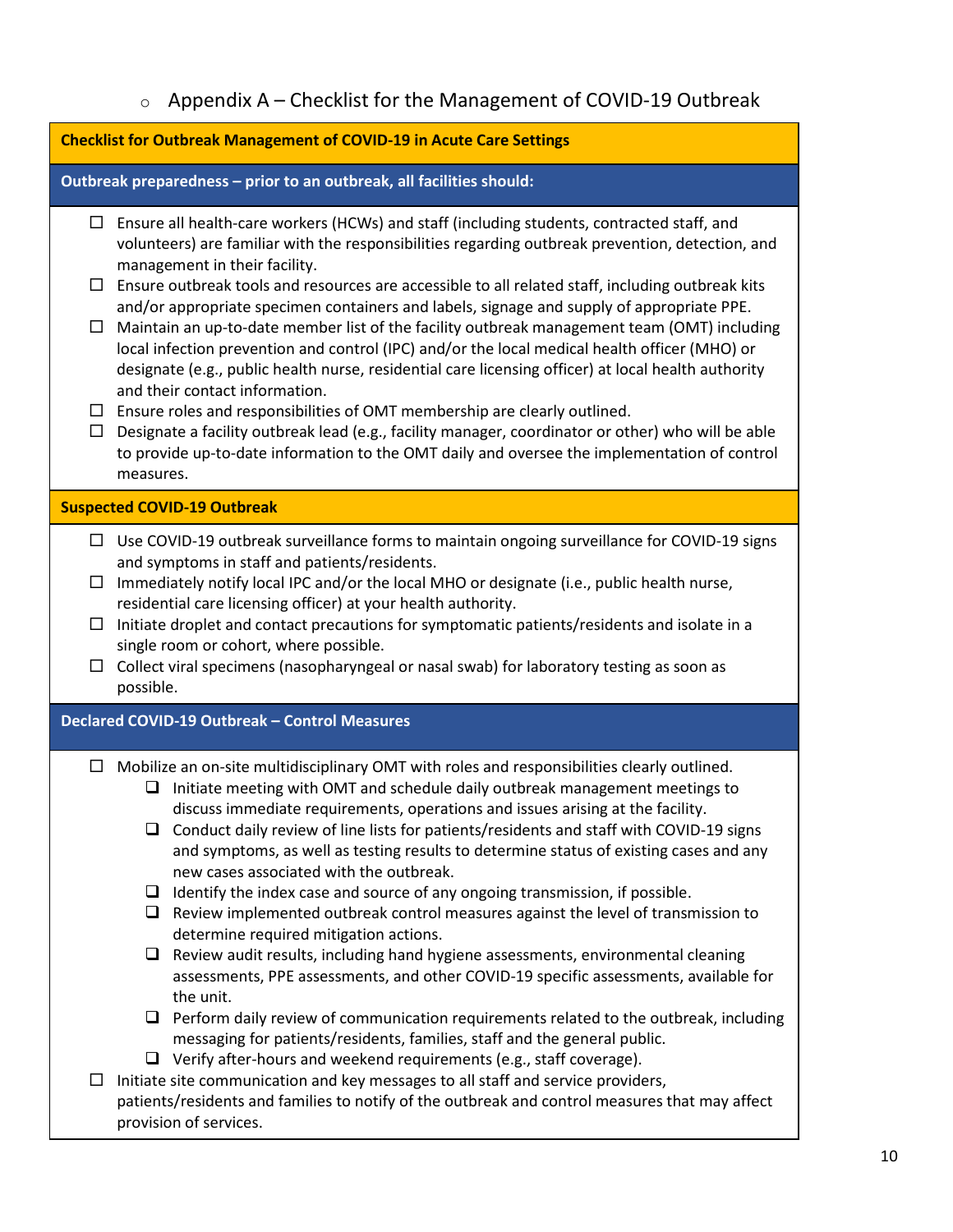### $\Box$  Case reporting:

- $\Box$  Report patients/residents with signs and symptoms of COVID-19 to local IPC, MHO, or designate and include in the outbreak line list.
- $\Box$  Investigate and report discharged contacts or cases in the health authority, or cases potentially linked to an outbreak in another health authority, in collaboration with public health, and include in the outbreak line list.
- $\Box$  Contact Tracing:
	- $\Box$  Start contact tracing of patients/residents and staff members potentially exposed to another patient/client or staff member who is diagnosed with COVID-19.
	- $\Box$  Initiate droplet and contact precautions for patients/residents who are deemed to be close contacts of a confirmed case of COVID-19 by public health.
- $\Box$  Follow regional health authority processes for regional and provincial reporting of confirmed cases.
- $\Box$  Assess staff risk of exposure and provide direction for testing and/or 14-day isolation and return to work.
- $\Box$  Decide on unit/facility closures to new admissions, re-admissions, or transfers in consultation with local IPC and/or MHO or designate, as applicable.
- $\Box$  Post [outbreak notification signage](http://www.bccdc.ca/Health-Professionals-Site/Documents/COVID19_OutbreakInFacility_poster.pdf) at all facility entrances and on all entrances to floors/units/wards advising about the outbreak, and on health authority/facility website.
- $\Box$  Where possible, establish one entry and exit for staff, in consultation with local IPC, MHO or designate.
- $\square$  Suspend non-essential services and activities for the duration of the outbreak.
- $\Box$  Notify environmental services of the outbreak status and initiate enhanced environmental cleaning measures
- $\Box$  Notify food services of the outbreak status and initiate outbreak protocol.
- $\Box$  HCWs and staff:
	- $\Box$  Restrict non-essential workers, e.g. volunteers, from outbreak unit/facility
	- $\Box$  Record all symptomatic HCWs and staff on a line list
	- $\Box$  Cohort HCWs and other staff as much as possible.
	- $\Box$  Ensure staff do not work in outbreak and non-outbreak areas.
- $\Box$  Restrict visitors in accordance with provincial policy and under direction from local IPC, MHO or designate.
	- $\Box$  Provide education to essential visitors about diligent hand hygiene, respiratory etiquette, appropriate use of PPE and donning/doffing during their visit.
- $\Box$  Ensure that hand hygiene assessments, environmental cleaning assessments and other COVID-19 specific assessments are conducted daily and reported to the OMT.
- $\Box$  Monitor daily usage and supply of PPE items (medical masks, eye protection, gloves, gowns), alcohol-based hand rubs and cleaning and disinfection products (e.g., wipes).
- $\Box$  Establish space for staff to change clothing/uniforms, and dedicate space for staff personal belongings, if does not already exist.
- $\Box$  Schedule routine care huddles to address concerns, e.g., patients/residents who have tested positive for COVID-19, patients/residents and others who are anxious or worried, etc.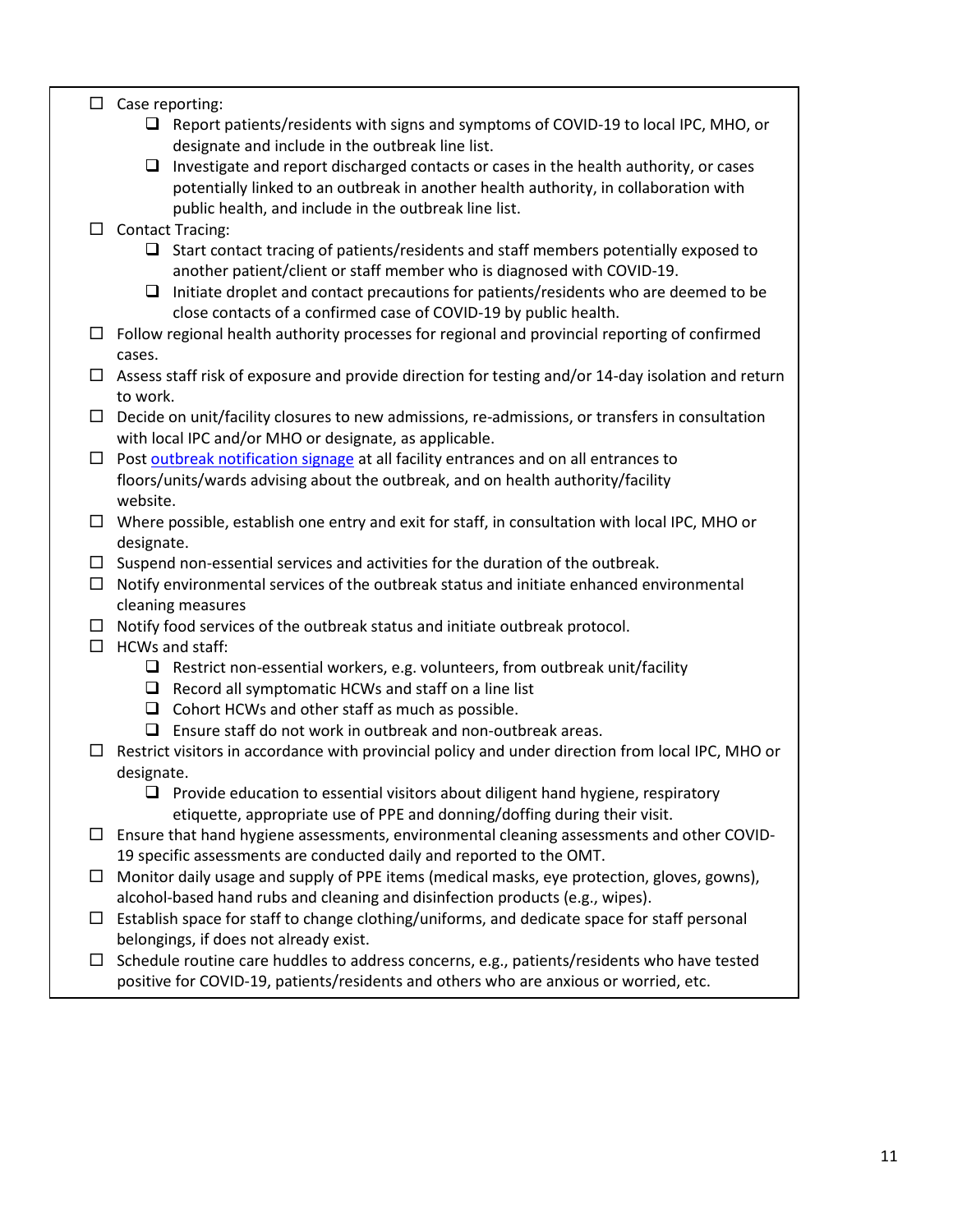#### **Declaring the Outbreak Over**

Once the outbreak is declared over:

- $\Box$  Notify all relevant parties that the outbreak is declared over.
- $\square$  Remove any signage specifically related to the outbreak.
- $\Box$  Re-stock any supplies depleted during the outbreak.
- $\square$  Perform a terminal clean for the unit.
- $\square$  Debrief with unit/facility leadership and staff to evaluate the management of the outbreak.
- $\square$  Remain alert for possible new cases in HCWs, staff and patients/residents.
- $\square$  Restore patient/resident flow patterns for discharge and transfer.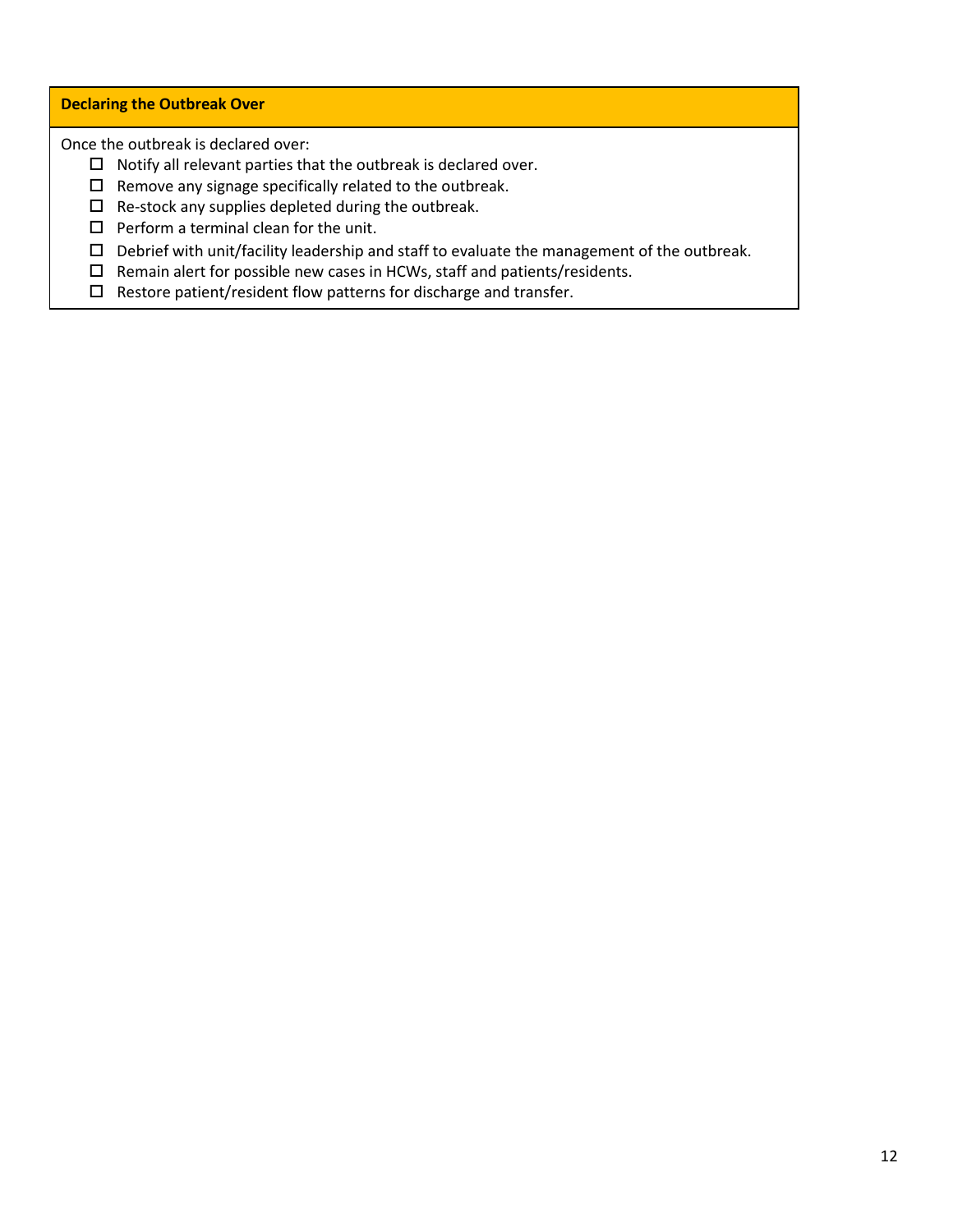## Appendix B – COVID-19 Outbreak Line List – Patients

<span id="page-12-0"></span>

| <b>Patient demographics</b> |                |      |         |                | <b>Clinical presentation</b> |                          |                           | Specimen(s) sent                     |        |
|-----------------------------|----------------|------|---------|----------------|------------------------------|--------------------------|---------------------------|--------------------------------------|--------|
| Name                        | DOB<br>(y/m/d) | Unit | Room #* | Room<br>type** | Date of<br>symptom<br>onset  | Signs and<br>Symptoms*** | Date symptoms<br>resolved | Collection<br>date/date<br>submitted | Result |
|                             |                |      |         |                |                              |                          |                           |                                      |        |
|                             |                |      |         |                |                              |                          |                           |                                      |        |
|                             |                |      |         |                |                              |                          |                           |                                      |        |
|                             |                |      |         |                |                              |                          |                           |                                      |        |
|                             |                |      |         |                |                              |                          |                           |                                      |        |
|                             |                |      |         |                |                              |                          |                           |                                      |        |
|                             |                |      |         |                |                              |                          |                           |                                      |        |
|                             |                |      |         |                |                              |                          |                           |                                      |        |
|                             |                |      |         |                |                              |                          |                           |                                      |        |

**\*Room #:** If the resident has moved or been transferred within the past 14 days, note the rooms on different lines **\*\*Room type**: **P**=Private **S**=Semi-private **M**=Multi-bed

**\*\*\*Symptoms**: **C**= Cough, **D**= Diarrhea, **SB** = Shortness of breath, **F**= Fever, **NA**= Nausea, **NC**= Nasal congestion (runny nose), **O**=Other**, ST=**Sore throat, **V**= Vomiting